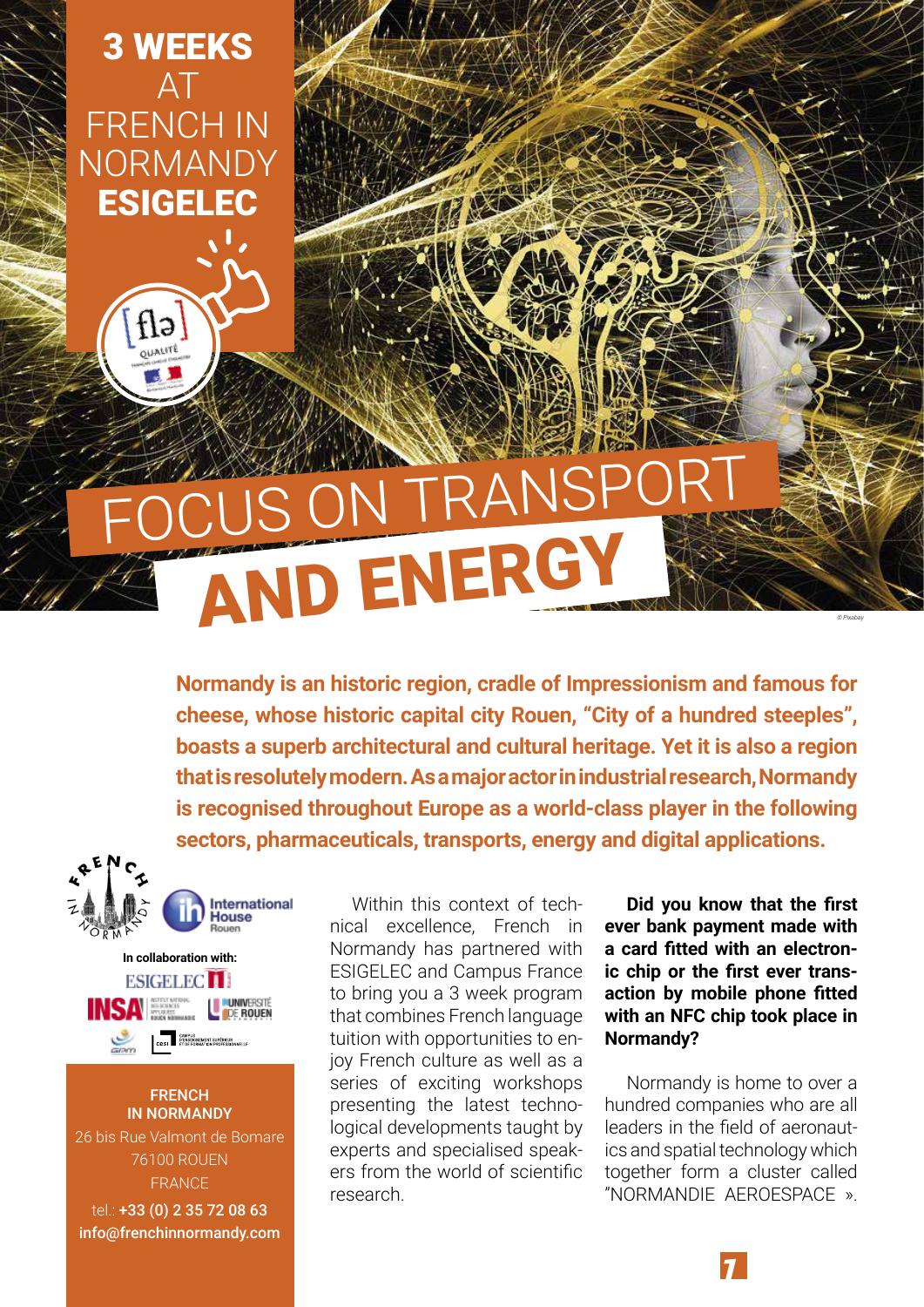Here you will find companies like SNECMA, which builds the Ariane rocket engines, or AIR-CELLE, which produces engine blades and the reverse thrust technology used by AIRBUS. Normandy is also the region that represents over 70% of the companies working in R&D in the automobile industry working together here in the world famous MOV'FO cluster. Last but not least RENAULT's first electric motors were designed in the company's Normandy factory at Cléon just south of Rouen!

**ESIGELEC engineering school is one of France's most** renowned «*Grande École*» and is specialized in embedded systems and artificial intelligence, offering courses at first degree, Masters and PhD levels in both French and English.

**The school has a special research section in embedded systems (IRSEEM) and develops industrial applications using the latest and most innovative technologies for solutions adapted to the automobile, aeronautic and electro-telecommunications sectors.**

. . . . . . . . . . . . . . . . . . . .

**French in Normandy**, an award winning French language school, recognized by the French Government Quality label and member of Groupement Fle, International House and IALC, welcomes over 1500 students every year from more than 60 different countries for both long and short term language courses.

### FRENCH IN NORMANDY **ESIGELEC** NORMANDY





*© Pixabay © French in Normandy*

GET 6 ECTS CREDITS WITH THIS PROGRAM

COURSE CONTENT 30 HOURS PER WEEK

### **French as a foreign language: 15 hours per week**

- acquisition or enhanced language, communication and intercultural skills - improve grammar and syntax
- improve written and oral expression

### **Science and technology: 15 hours / week**

- hands on sessions in the lab
- build your own smart robot
- be part of a winning team in competition with French students

### **Interactive visits and thematic conferences: 10 hours / week**

- visit innovative research labs!
- meet with experts from the industrial world!
- discover Normandy's world leading companies!

*Non-contractual program, subject to change. A minimum of 10 students is required.*

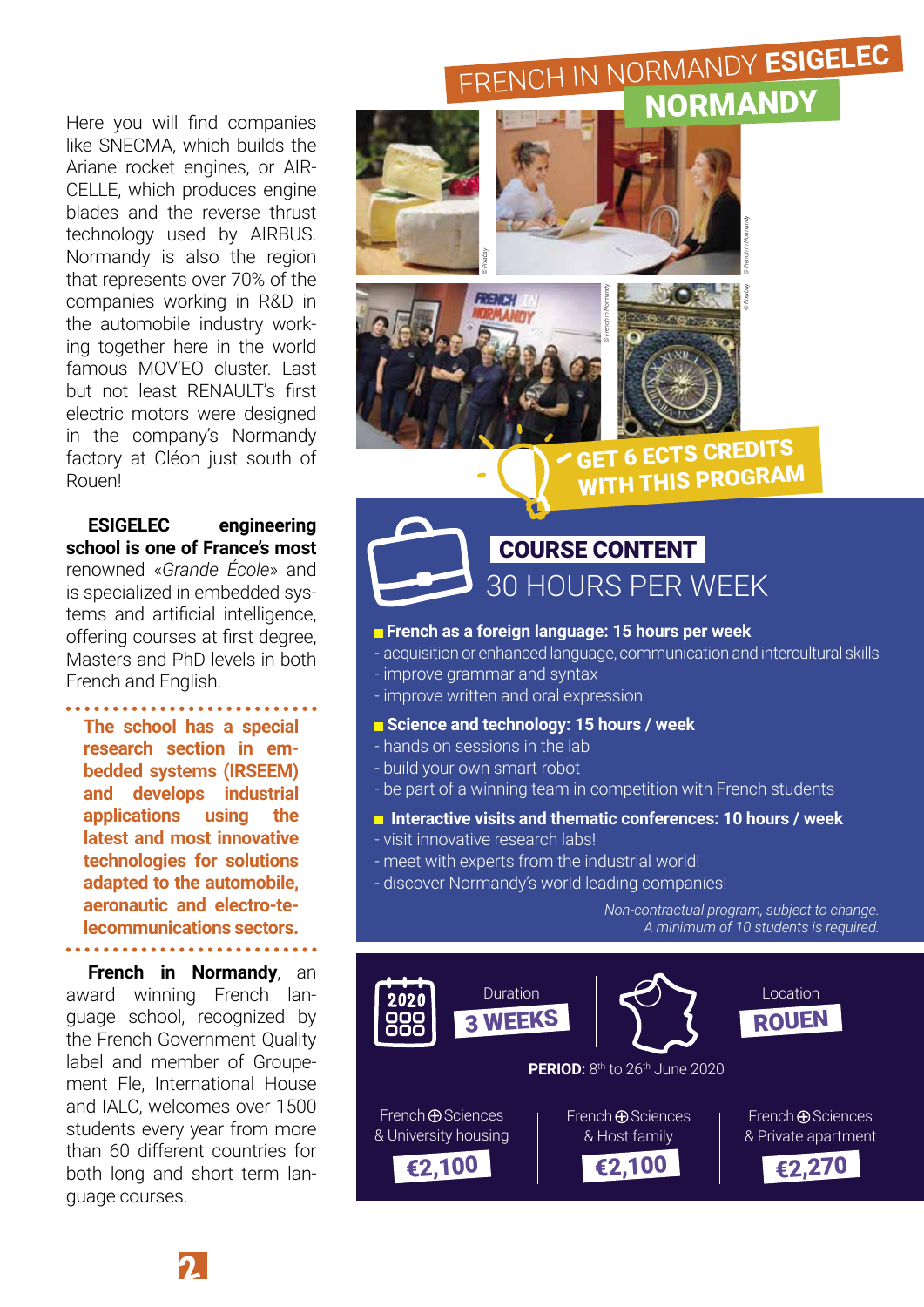### 3 WEEKS AT FRENCH IN **NORMANDY** ESIGELEC











**FRENCH** IN NORMANDY 26 bis Rue Valmont de Bomare 76100 ROUEN FRANCE

tel.: +33 (0) 2 35 72 08 63 info@frenchinnormandy.com

# WEEK 1

### **MONDAY, JUNE 8**

- > Morning French language course at French In Normandy
- > Afternoon Interactive conference at ESIGELEC Graduate School of Engineering: New world challenges in Aeronautics & Space

Main actors, new technologies, strategic issues and job opportunities



### TUESDAY, JUNE 9

- > Morning French language course at French In Normandy
- > Afternoon Visit ESIGELEC Graduate School of Engineering and make your own smart robot

Under the supervision of a professor from ESI-GELEC, within 6 practical sessions, you will be offered the opportunity to build and develop a smart embedded system, responding to specifications.

Session 1: Specifications and assembly of your smart little robot.



### WEDNESDAY, JUNE 10

- > Morning French language course at French In Normandy
- > Afternoon Visit a nuclear power plant in Normandy

Discover Nuclear Energy (which is the main source of energy in France) through a conference and the visit of some parts of the installations of a nuclear power plant.



THURSDAY, JUNE 11

*© PIXABAY*

> Morning French language course at French In Normandy



> Afternoon Make your own smart robot at ESIGELEC Graduate School of Engineering

Session 2: Presentation of the software tools used to develop the programs which will be implemented in the robot, and brain storming on strategies to be used to respond to the specifications.

### FRIDAY, JUNE 12

- > Morning French language course at French In Normandy
- > Afternoon Visit one of the biggest industrial plant of a famous French car manufacturer

Automobile industry is one of the domains of expertise of France. Let's visit and discover a huge industrial plant for engine assembly.



### SATURDAY, JUNE 13

> All day Excursion to Bayeux and to D-Day beaches